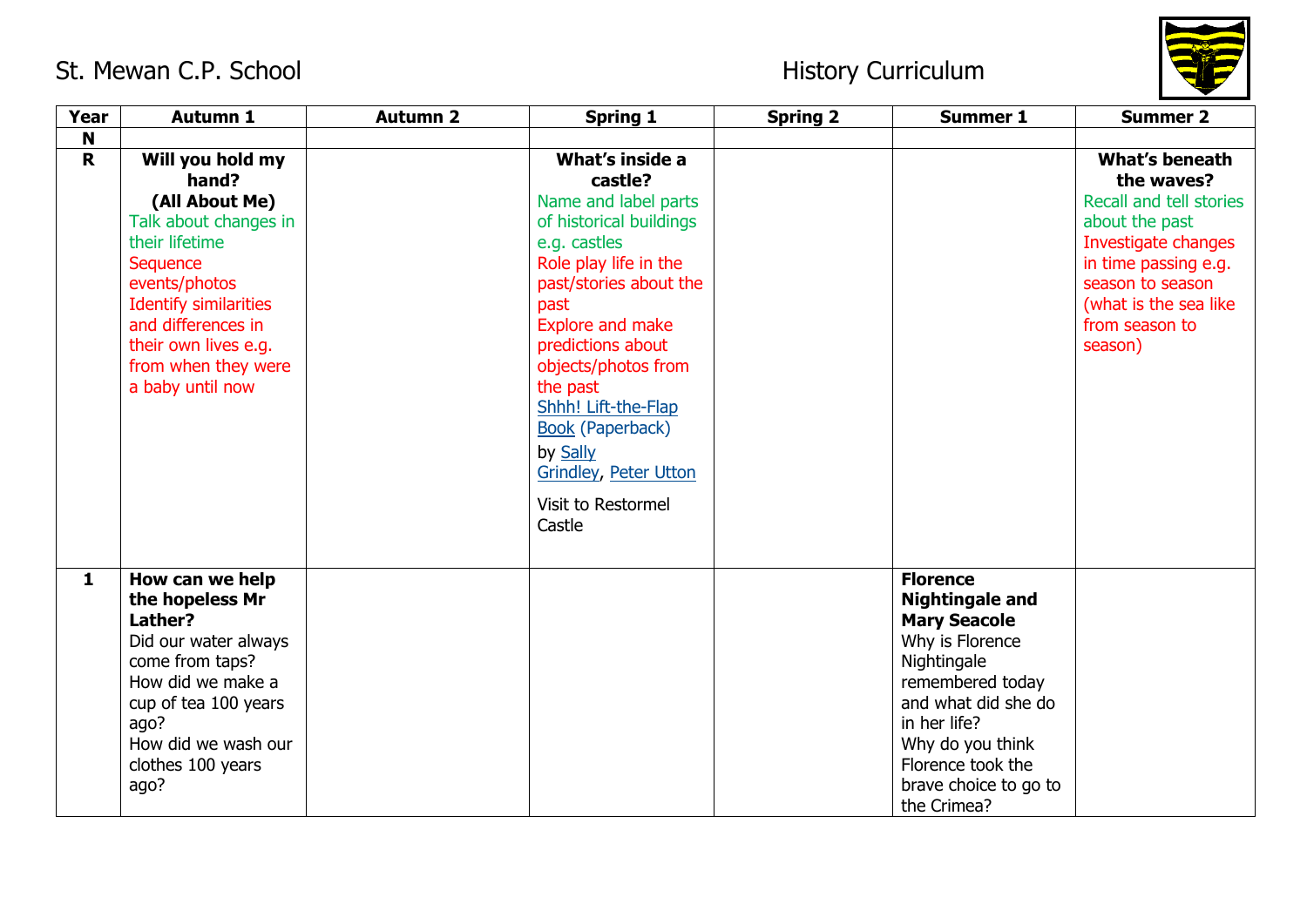# St. Mewan C.P. School and St. Mewan C.P. School



|                | Would you rather be         |                              |                          | What did Florence do    |                   |
|----------------|-----------------------------|------------------------------|--------------------------|-------------------------|-------------------|
|                | a child 100 years ago       |                              |                          | to help the soldiers    |                   |
|                | or today?                   |                              |                          | and did think the       |                   |
|                | Changes within living       |                              |                          | same of her?            |                   |
|                | memory, making links        |                              |                          | What were the most      |                   |
|                | to changes within           |                              |                          | important               |                   |
|                | national life               |                              |                          | achievements of         |                   |
|                | Changes in life in the      |                              |                          | Florence's life?        |                   |
|                | home                        |                              |                          | Why have we learnt      |                   |
|                | Identify some of the        |                              |                          | so much about           |                   |
|                | ways in which the           |                              |                          | Florence and so little  |                   |
|                | past is represented         |                              |                          | about Mary Seacole?     |                   |
|                | e.g. in stories, songs,     |                              |                          | How should we           |                   |
|                | pictures, artefacts,        |                              |                          | remember Florence       |                   |
|                | written documents           |                              |                          | Nightingale and Mary    |                   |
|                | and recordings <i>Polly</i> |                              |                          | Seacole?                |                   |
|                | Put the Kettle On,          |                              |                          | Explain the lives of    |                   |
|                | Jack and Jill               |                              |                          | significant individuals |                   |
|                | Compare aspects of          |                              |                          | in the past who have    |                   |
|                | life now and then,          |                              |                          | contributed to          |                   |
|                | looking at similarities     |                              |                          | national and            |                   |
|                | and differences             |                              |                          | international           |                   |
|                | Sequence events or          |                              |                          | achievement             |                   |
|                | related objects in          |                              |                          | Answer questions        |                   |
|                | order of time               |                              |                          | related to different    |                   |
|                | Answer questions            |                              |                          | sources                 |                   |
|                | related to different        |                              |                          | <b>Place historical</b> |                   |
|                | artefacts                   |                              |                          | people and events on    |                   |
|                |                             |                              |                          | a timeline              |                   |
| 2 <sup>1</sup> |                             | Why do we call it the        | How were the             |                         | Who was Ann       |
|                |                             | <b>Great Fire of London?</b> | stories of Emily         |                         | <b>Glanville?</b> |
|                |                             | What was London like in      | <b>Davison and Rosa</b>  |                         | Who was Ann       |
|                |                             | 1666?                        | <b>Parks similar and</b> |                         | Glanville?        |
|                |                             | Why did the fire of 1666     | different?               |                         |                   |
|                |                             | spread so rapidly?           |                          |                         |                   |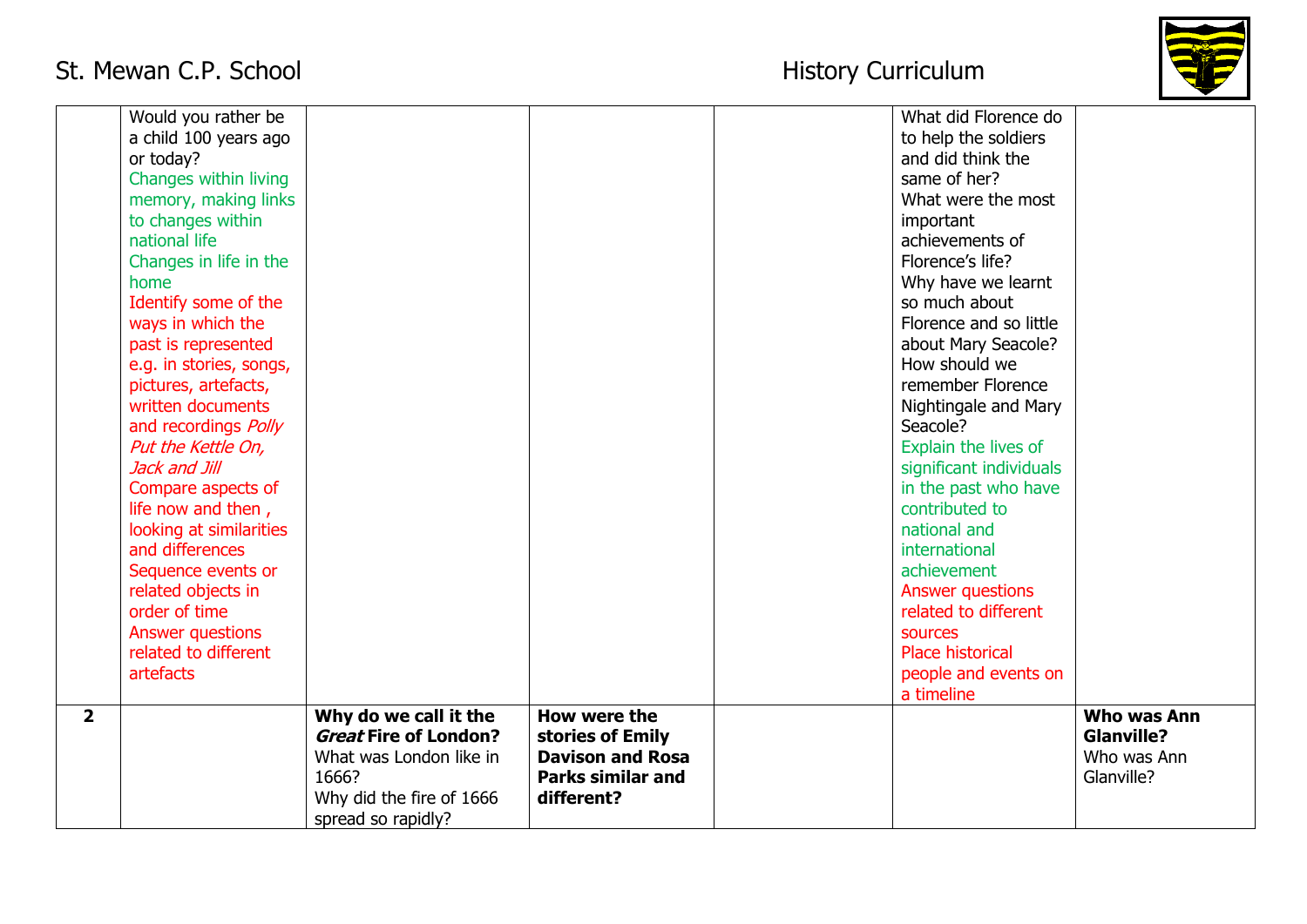

|  | How did people try to fight<br>the fire?<br>How do we know so much<br>about the Great Fire of<br>London?<br>Who was Sir Christopher<br>Wren and what did he do?<br>Describe events beyond<br>living memory that are<br>significant nationally or<br>globally<br>Recognise and explain why<br>events happened and the<br>impact that they had<br>Place historical people and<br>events on a chronological<br>timeline<br>To be able to consider the<br>reliability of memories<br><b>Explore and interpret</b><br>sources of evidence<br>discussing the<br>effectiveness of the | Why do we remember<br>Emily and Rosa<br>today? How do we<br>remember them?<br>Why and how did<br>Emily and the<br>Suffragettes protest?<br>What did Emily do in<br>1913 and what were<br>the consequences?<br>Why were Rosa and<br>other African<br>Americans ready to<br>protest?<br>What did Rosa do in<br>1955 and what were<br>the consequences?<br>How were the stories<br>of Emily and Rosa<br>similar and different?<br>Explain the lives of<br>significant individuals<br>in the past who have |  | Why was Ann<br>different to other<br>women at the time?<br>What kind of boat did<br>Ann race in?<br>How are the stories<br>of Ann and Emily<br>Davison similar and<br>different?<br>How does Ann 'still<br>race on today'?<br>To explain significant<br>historical events,<br>people and places in<br>their locality.<br>To ask and answer<br>questions related to<br>different sources and<br>objects<br>Begin to make<br>suggestions about<br>historical artefacts<br>Use correct |
|--|--------------------------------------------------------------------------------------------------------------------------------------------------------------------------------------------------------------------------------------------------------------------------------------------------------------------------------------------------------------------------------------------------------------------------------------------------------------------------------------------------------------------------------------------------------------------------------|--------------------------------------------------------------------------------------------------------------------------------------------------------------------------------------------------------------------------------------------------------------------------------------------------------------------------------------------------------------------------------------------------------------------------------------------------------------------------------------------------------|--|-------------------------------------------------------------------------------------------------------------------------------------------------------------------------------------------------------------------------------------------------------------------------------------------------------------------------------------------------------------------------------------------------------------------------------------------------------------------------------------|
|  |                                                                                                                                                                                                                                                                                                                                                                                                                                                                                                                                                                                |                                                                                                                                                                                                                                                                                                                                                                                                                                                                                                        |  |                                                                                                                                                                                                                                                                                                                                                                                                                                                                                     |
|  |                                                                                                                                                                                                                                                                                                                                                                                                                                                                                                                                                                                |                                                                                                                                                                                                                                                                                                                                                                                                                                                                                                        |  |                                                                                                                                                                                                                                                                                                                                                                                                                                                                                     |
|  |                                                                                                                                                                                                                                                                                                                                                                                                                                                                                                                                                                                |                                                                                                                                                                                                                                                                                                                                                                                                                                                                                                        |  |                                                                                                                                                                                                                                                                                                                                                                                                                                                                                     |
|  |                                                                                                                                                                                                                                                                                                                                                                                                                                                                                                                                                                                |                                                                                                                                                                                                                                                                                                                                                                                                                                                                                                        |  |                                                                                                                                                                                                                                                                                                                                                                                                                                                                                     |
|  |                                                                                                                                                                                                                                                                                                                                                                                                                                                                                                                                                                                |                                                                                                                                                                                                                                                                                                                                                                                                                                                                                                        |  |                                                                                                                                                                                                                                                                                                                                                                                                                                                                                     |
|  |                                                                                                                                                                                                                                                                                                                                                                                                                                                                                                                                                                                |                                                                                                                                                                                                                                                                                                                                                                                                                                                                                                        |  |                                                                                                                                                                                                                                                                                                                                                                                                                                                                                     |
|  |                                                                                                                                                                                                                                                                                                                                                                                                                                                                                                                                                                                |                                                                                                                                                                                                                                                                                                                                                                                                                                                                                                        |  |                                                                                                                                                                                                                                                                                                                                                                                                                                                                                     |
|  |                                                                                                                                                                                                                                                                                                                                                                                                                                                                                                                                                                                |                                                                                                                                                                                                                                                                                                                                                                                                                                                                                                        |  |                                                                                                                                                                                                                                                                                                                                                                                                                                                                                     |
|  |                                                                                                                                                                                                                                                                                                                                                                                                                                                                                                                                                                                |                                                                                                                                                                                                                                                                                                                                                                                                                                                                                                        |  |                                                                                                                                                                                                                                                                                                                                                                                                                                                                                     |
|  |                                                                                                                                                                                                                                                                                                                                                                                                                                                                                                                                                                                |                                                                                                                                                                                                                                                                                                                                                                                                                                                                                                        |  |                                                                                                                                                                                                                                                                                                                                                                                                                                                                                     |
|  |                                                                                                                                                                                                                                                                                                                                                                                                                                                                                                                                                                                |                                                                                                                                                                                                                                                                                                                                                                                                                                                                                                        |  |                                                                                                                                                                                                                                                                                                                                                                                                                                                                                     |
|  |                                                                                                                                                                                                                                                                                                                                                                                                                                                                                                                                                                                |                                                                                                                                                                                                                                                                                                                                                                                                                                                                                                        |  |                                                                                                                                                                                                                                                                                                                                                                                                                                                                                     |
|  |                                                                                                                                                                                                                                                                                                                                                                                                                                                                                                                                                                                |                                                                                                                                                                                                                                                                                                                                                                                                                                                                                                        |  |                                                                                                                                                                                                                                                                                                                                                                                                                                                                                     |
|  |                                                                                                                                                                                                                                                                                                                                                                                                                                                                                                                                                                                |                                                                                                                                                                                                                                                                                                                                                                                                                                                                                                        |  |                                                                                                                                                                                                                                                                                                                                                                                                                                                                                     |
|  |                                                                                                                                                                                                                                                                                                                                                                                                                                                                                                                                                                                |                                                                                                                                                                                                                                                                                                                                                                                                                                                                                                        |  |                                                                                                                                                                                                                                                                                                                                                                                                                                                                                     |
|  | sources                                                                                                                                                                                                                                                                                                                                                                                                                                                                                                                                                                        | contributed to                                                                                                                                                                                                                                                                                                                                                                                                                                                                                         |  | vocabulary when                                                                                                                                                                                                                                                                                                                                                                                                                                                                     |
|  |                                                                                                                                                                                                                                                                                                                                                                                                                                                                                                                                                                                | international and                                                                                                                                                                                                                                                                                                                                                                                                                                                                                      |  | talking about the                                                                                                                                                                                                                                                                                                                                                                                                                                                                   |
|  |                                                                                                                                                                                                                                                                                                                                                                                                                                                                                                                                                                                | national achievement                                                                                                                                                                                                                                                                                                                                                                                                                                                                                   |  | past and the passing                                                                                                                                                                                                                                                                                                                                                                                                                                                                |
|  |                                                                                                                                                                                                                                                                                                                                                                                                                                                                                                                                                                                | Place historical people                                                                                                                                                                                                                                                                                                                                                                                                                                                                                |  | of time                                                                                                                                                                                                                                                                                                                                                                                                                                                                             |
|  |                                                                                                                                                                                                                                                                                                                                                                                                                                                                                                                                                                                | and events on a                                                                                                                                                                                                                                                                                                                                                                                                                                                                                        |  |                                                                                                                                                                                                                                                                                                                                                                                                                                                                                     |
|  |                                                                                                                                                                                                                                                                                                                                                                                                                                                                                                                                                                                | chronological timeline                                                                                                                                                                                                                                                                                                                                                                                                                                                                                 |  |                                                                                                                                                                                                                                                                                                                                                                                                                                                                                     |
|  |                                                                                                                                                                                                                                                                                                                                                                                                                                                                                                                                                                                | Identify fact and                                                                                                                                                                                                                                                                                                                                                                                                                                                                                      |  |                                                                                                                                                                                                                                                                                                                                                                                                                                                                                     |
|  |                                                                                                                                                                                                                                                                                                                                                                                                                                                                                                                                                                                | fiction                                                                                                                                                                                                                                                                                                                                                                                                                                                                                                |  |                                                                                                                                                                                                                                                                                                                                                                                                                                                                                     |
|  |                                                                                                                                                                                                                                                                                                                                                                                                                                                                                                                                                                                | Sequence events or                                                                                                                                                                                                                                                                                                                                                                                                                                                                                     |  |                                                                                                                                                                                                                                                                                                                                                                                                                                                                                     |
|  |                                                                                                                                                                                                                                                                                                                                                                                                                                                                                                                                                                                | related objects in                                                                                                                                                                                                                                                                                                                                                                                                                                                                                     |  |                                                                                                                                                                                                                                                                                                                                                                                                                                                                                     |
|  |                                                                                                                                                                                                                                                                                                                                                                                                                                                                                                                                                                                |                                                                                                                                                                                                                                                                                                                                                                                                                                                                                                        |  |                                                                                                                                                                                                                                                                                                                                                                                                                                                                                     |
|  |                                                                                                                                                                                                                                                                                                                                                                                                                                                                                                                                                                                | order of time                                                                                                                                                                                                                                                                                                                                                                                                                                                                                          |  |                                                                                                                                                                                                                                                                                                                                                                                                                                                                                     |
|  |                                                                                                                                                                                                                                                                                                                                                                                                                                                                                                                                                                                |                                                                                                                                                                                                                                                                                                                                                                                                                                                                                                        |  |                                                                                                                                                                                                                                                                                                                                                                                                                                                                                     |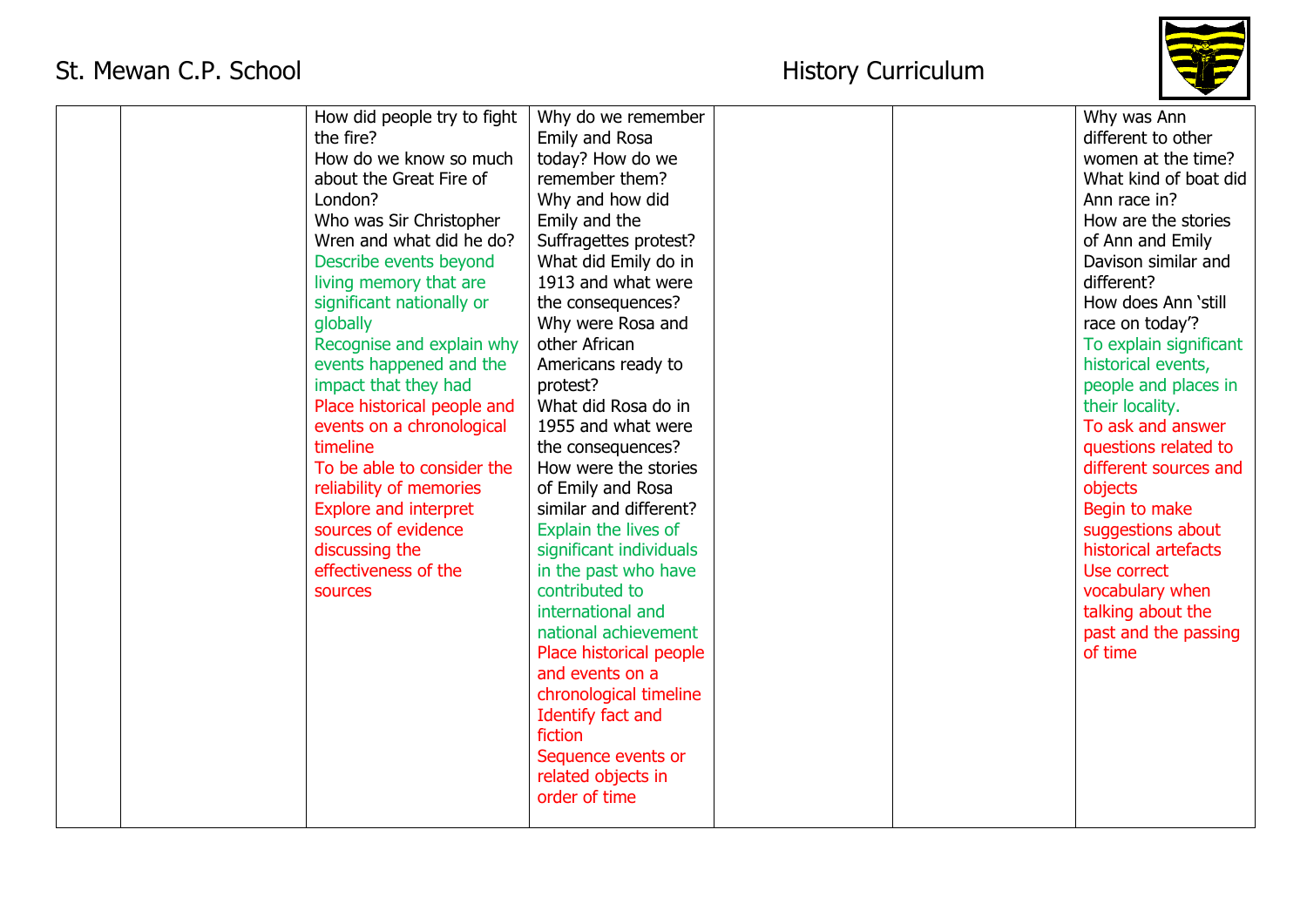

| 3 | <b>Was Stone Age</b>      | Why study the            |  | What have the            |
|---|---------------------------|--------------------------|--|--------------------------|
|   | man simply a              | <b>Ancient Egyptians</b> |  | <b>Romans ever done</b>  |
|   | hunter/gatherer           | if they lived            |  | for us?                  |
|   | concerned only            | thousands of years       |  | Who were the             |
|   | with survival?            | ago?                     |  | Romans?                  |
|   | How different was life    | Where will we find       |  | Why did Claudius         |
|   | in the Stone Age          | the treasures of         |  | leave hot, sunny Italy   |
|   | when man started to       | Ancient Egypt?           |  | to invade cold, wet      |
|   | farm?                     | What sources of          |  | Britain?                 |
|   | What can we learn         | evidence have            |  | The Roman invasion       |
|   | about life in the Stone   | survived and how         |  | - have the books got     |
|   | Age from a study of       | were they                |  | it right?                |
|   | Skara Brae?               | discovered?              |  | Should the Celts take    |
|   | Why is it so difficult to | What secrets of          |  | on the Romans?           |
|   | work out why              | Ancient Egypt are        |  | What image do we         |
|   | Stonehenge was            | revealed by the          |  | have of Boudicca         |
|   | built?                    | pyramids?                |  | today?                   |
|   | How much did life         | What does the            |  | How were the             |
|   | really change the Iron    | evidence tell us about   |  | Romans able to keep      |
|   | Age and how can we        | life for men, women      |  | control over such a      |
|   | possibly know?            | and children in          |  | vast Empire?             |
|   | Can you solve the         | Ancient Egypt?           |  | What have the            |
|   | mystery of the 52         | What can we learn        |  | Romans ever done         |
|   | skeletons of Maiden       | about the beliefs of     |  | for us?                  |
|   | Castle?                   | the Ancient Egyptians    |  | Describe who             |
|   | Explain what life was     | from evidence that       |  | <b>Emperor Claudius</b>  |
|   | like in the Stone Age     | has survived?            |  | was and his role in      |
|   | Describe changes in       |                          |  | the Roman Empire.        |
|   | life in Britain from      | Describe the             |  | Describe the impact      |
|   | Stone Age to the Iron     | achievements of the      |  | of the Roman Empire      |
|   | Age                       | earliest civilisations   |  | on Britain               |
|   | Sequence events or        | e.g. Ancient             |  | <b>Explain Britain's</b> |
|   | artefacts on a timeline   | Egyptians                |  | resistance to invasion   |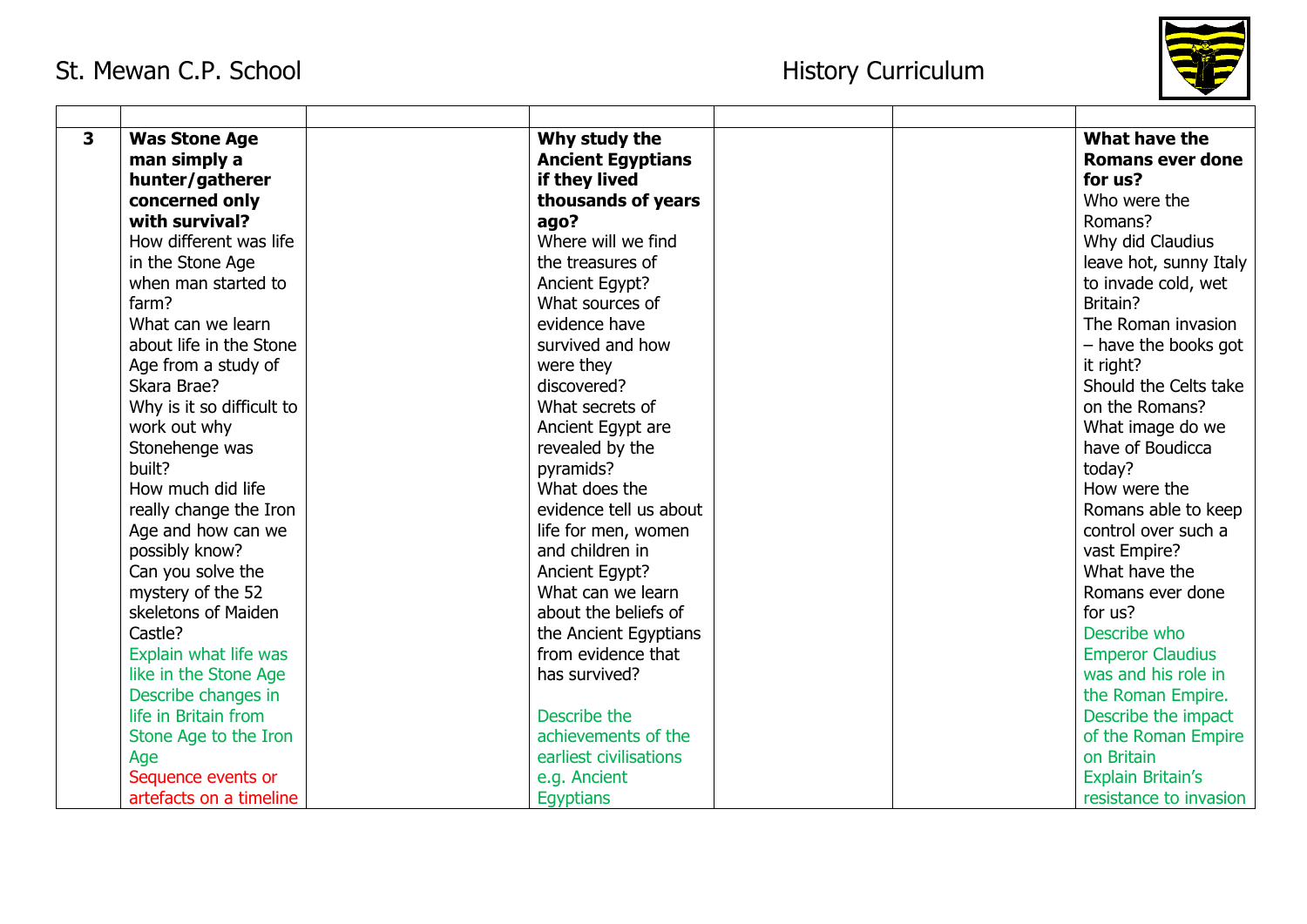

|   | <b>Identify key features</b> | <b>Identify key features</b> |  | Explain the impact of  |
|---|------------------------------|------------------------------|--|------------------------|
|   | of historical periods        | and beliefs of               |  | invasion of Britain.   |
|   | Compare and contrast         | historical periods           |  | Understand the         |
|   | aspects of life in           | Analyse beliefs,             |  | difference between     |
|   | different periods            | behaviours and               |  | BC/BCE/AD/CE           |
|   |                              | characteristics of           |  | Identify reasons for   |
|   |                              | people in the past.          |  | and the results of     |
|   |                              |                              |  | people's actions       |
|   |                              |                              |  | Begin to evaluate the  |
|   |                              |                              |  | effectiveness of       |
|   |                              |                              |  | different sources      |
| 4 |                              | What was life like           |  | Why did the Anglo-     |
|   |                              | in Tudor times?              |  | Saxons invade and      |
|   |                              | What can we tell             |  | how can we possibly    |
|   |                              | about Henry VIII             |  | know where they        |
|   |                              | from his portraits?          |  | settle?                |
|   |                              | Why did Henry really         |  | What does the          |
|   |                              | break with Rome,             |  | mystery of the empty   |
|   |                              | love or religion?            |  | grave tell us about    |
|   |                              | How different was life       |  | Saxon Britain?         |
|   |                              | for people at different      |  | How did people's       |
|   |                              | levels of society and        |  | lives change when      |
|   |                              | how do we know?              |  | Christianity came to   |
|   |                              | Were the portraits of        |  | Britain and how can    |
|   |                              | Queen Elizabeth              |  | we be sure?            |
|   |                              | accurate?                    |  | How were the           |
|   |                              | How on earth was             |  | Saxons able to see     |
|   |                              |                              |  |                        |
|   |                              | Elizabeth able to            |  | off the Viking threat? |
|   |                              | defeat the mighty            |  | Just how great was     |
|   |                              | Spanish Armada?              |  | King Alfred, really?   |
|   |                              | What can we learn            |  | Just how effective     |
|   |                              | about Elizabethan            |  | was Saxon justice?     |
|   |                              | England by studying          |  | So how dark were       |
|   |                              | how they enjoyed             |  | the dark ages, really? |
|   |                              | their leisure time?          |  |                        |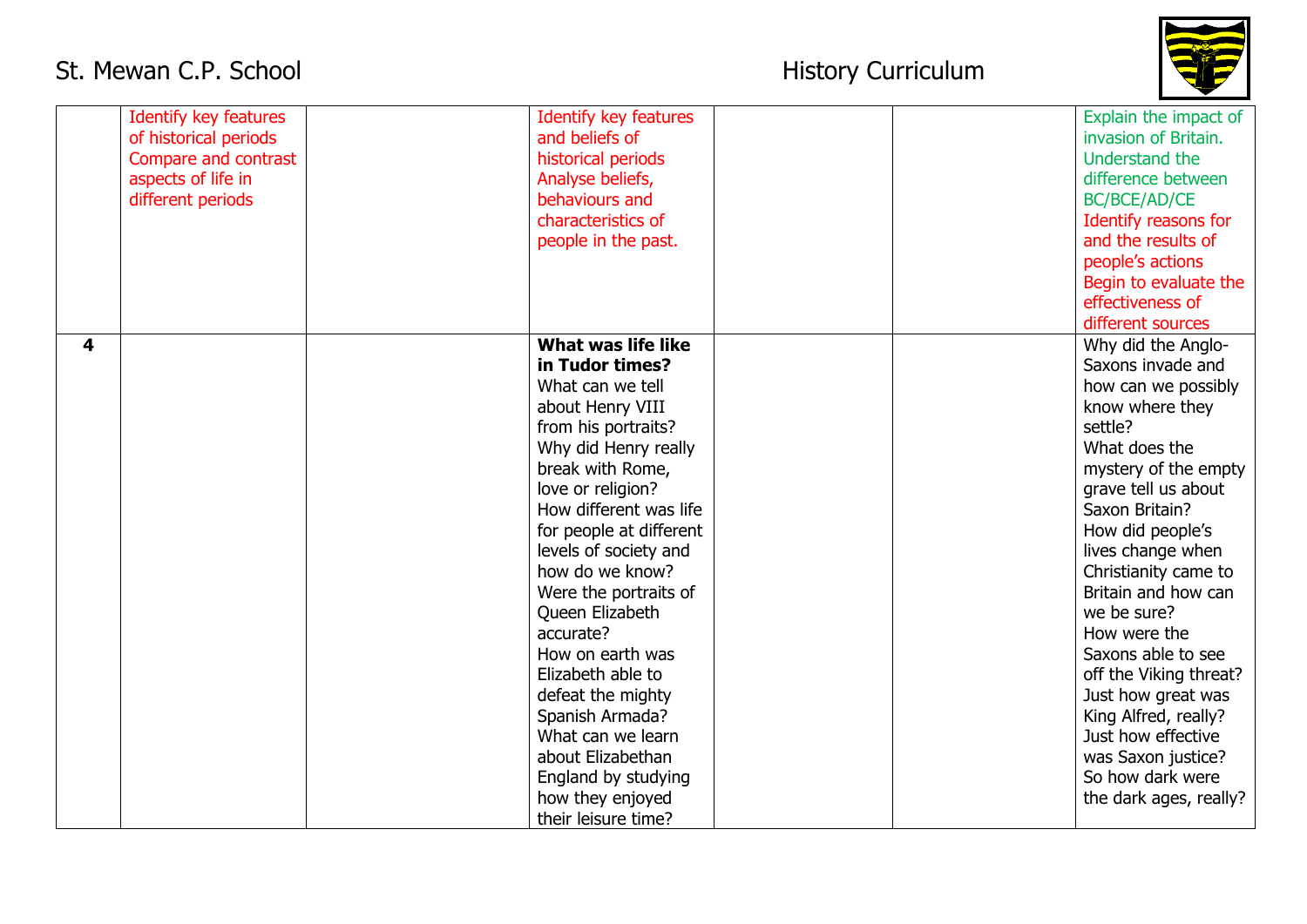

|   |                         | Understand an aspect    |                        | Describe the key             |
|---|-------------------------|-------------------------|------------------------|------------------------------|
|   |                         | or theme in British     |                        | events in the                |
|   |                         | history that extends    |                        | settlement of Britain        |
|   |                         | pupils' chronological   |                        | by the Anglo Saxons.         |
|   |                         | knowledge beyond        |                        | Explain the struggle         |
|   |                         | 1066                    |                        | for the kingdom of           |
|   |                         | Identify and give       |                        | <b>England from Saxon</b>    |
|   |                         | different reasons for   |                        | times.                       |
|   |                         | the way the past is     |                        | <b>Explore and interpret</b> |
|   |                         | represented             |                        | sources of evidence,         |
|   |                         | Justify explanations    |                        | discussing the               |
|   |                         | by making references    |                        | effectiveness of the         |
|   |                         | to appropriate          |                        | sources of evidence.         |
|   |                         | evidence.               |                        | Compare and                  |
|   |                         |                         |                        | contrast aspects of          |
|   |                         |                         |                        | life in different            |
|   |                         |                         |                        | periods using a range        |
|   |                         |                         |                        | of sources and               |
|   |                         |                         |                        |                              |
|   |                         |                         |                        | understand their             |
|   |                         |                         |                        | reliability.                 |
| 5 | <b>Were the Vikings</b> | <b>What the Dickens</b> | <b>Why was Greece</b>  |                              |
|   | always victorious       | was life like in the    | one of the most        |                              |
|   | and vicious?            | <b>Victorian times?</b> | important places       |                              |
|   | What image do we        | What the Dickens was    | in the world 2500      |                              |
|   | have of the Vikings?    | life like in the        | years ago?             |                              |
|   | Why have the Vikings    | Victorian cities?       |                        |                              |
|   | gained such a bad       | Why did people move     | How can we possibly    |                              |
|   | reputation?             | to the towns and        | know so much about     |                              |
|   | How did the Vikings     | cities?                 | the Ancient Greeks     |                              |
|   | try to take over the    | Children working in     | who lived over 2500    |                              |
|   | country and how         | Victorian factories -   | years ago?             |                              |
|   | close did they get?     | was it as bad as they   | What can we work       |                              |
|   | How have recent         | tell us?                | out about everyday     |                              |
|   | excavations changed     |                         | life in Ancient Athens |                              |
|   | our view of the         |                         |                        |                              |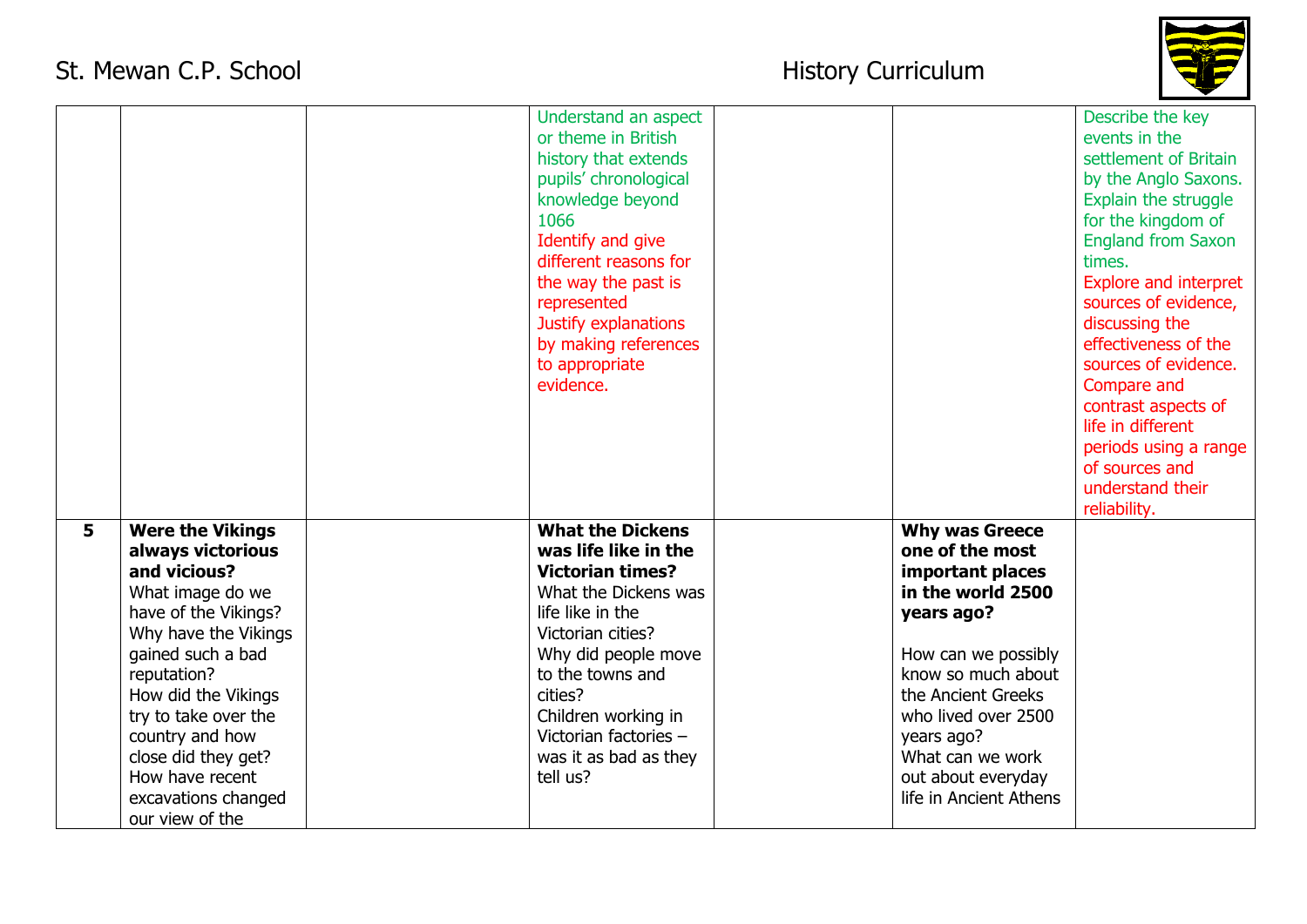

| Vikings? (Focus on        | Would you rather be     | from pottery                  |
|---------------------------|-------------------------|-------------------------------|
| Jorvik)                   | a Victorian school      | evidence?                     |
| What can we learn         | child?                  | Why was Athens able           |
| about Viking              | How did the railway     | to be so strong at            |
| settlement from a         | change Victorian        | this time?                    |
| study of place name       | Cornwall?               | What was so special           |
| endings?                  | Was the Victorian Era   | about life in 5 <sup>th</sup> |
| Raiders of settlers:      | a Golden Age or Dark    | century Athens?               |
| How should we             | Age?                    | In what ways have             |
| remember the              | To recall influences    | the Ancient Greeks            |
| Vikings?                  | and events within       | influenced our                |
| <b>Explain the Viking</b> | Britain and the wider   | everyday lives?               |
| struggle for the          | world leading to        |                               |
| kingdom of England        | significant turning     | Describe aspects of           |
| to the time of Edward     | points in British       | life in Ancient Greece        |
| the Confessor             | history as well as the  | List the achievements         |
| Analyse beliefs,          | impact on the nation    | of the Ancient Greek          |
| behaviours and            | <b>Identify changes</b> | civilisation                  |
| characteristics of        | within and across the   | <b>Explain the influence</b>  |
| people, recognising       | time period studied     | of the ancient                |
| that not everyone had     | Investigate how a       | civilisations on the          |
| the same views and        | period of time can      | Western World e.g             |
| opinions.                 | have both continuity    | art, architecture and         |
| Identify cause and        | and change and the      | literature.                   |
| consequence               | result of this          | To evaluate the               |
| including impact on       |                         | effectiveness of              |
| society over time.        |                         | different sources.            |
|                           |                         | Ask and answer a              |
|                           |                         | range of questions            |
|                           |                         | about the past.               |
|                           |                         | Use a range of                |
|                           |                         | sources in their              |
|                           |                         | answers.                      |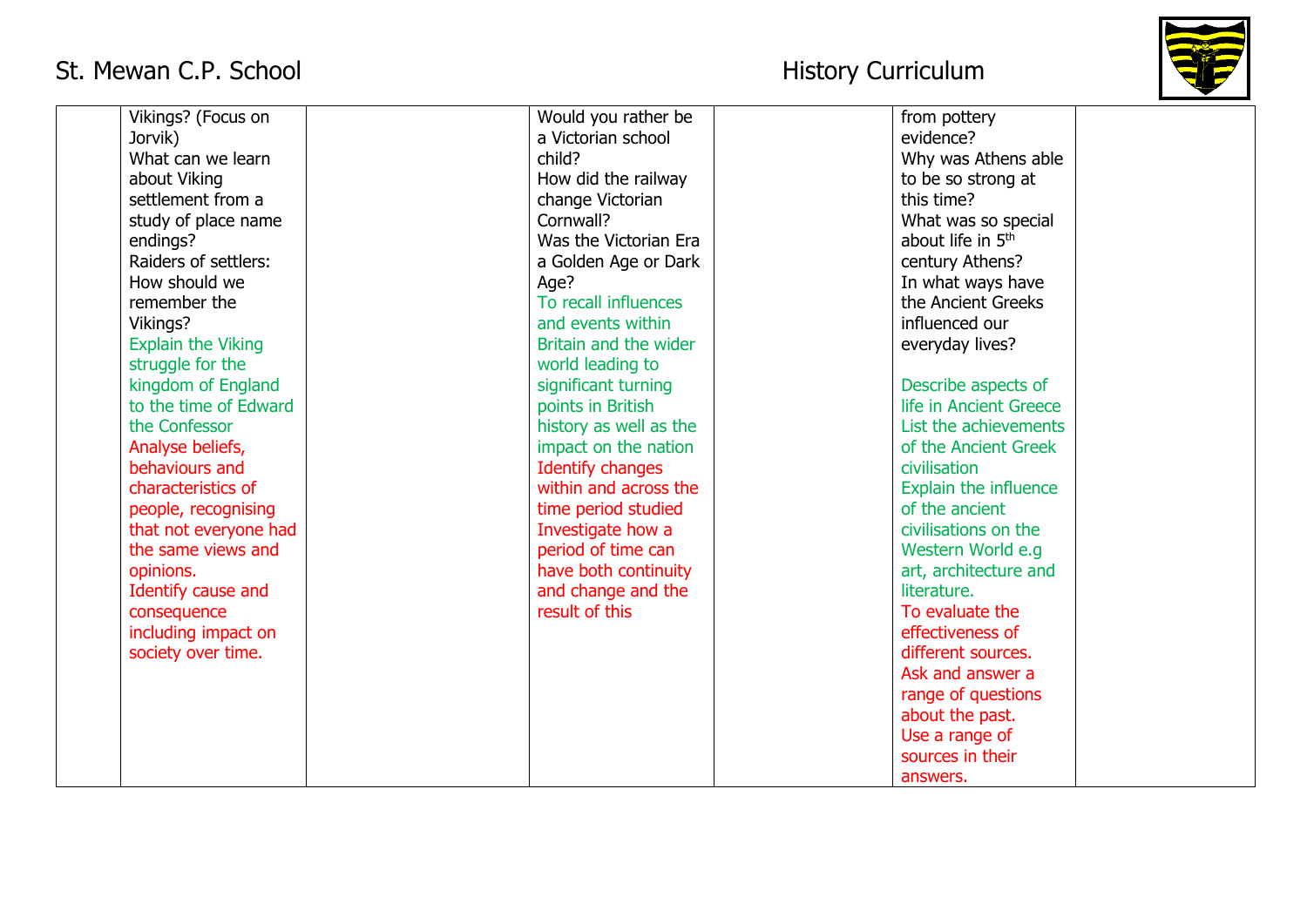

|   |                         |                        | <b>Make predictions</b> |
|---|-------------------------|------------------------|-------------------------|
|   |                         |                        | about artefacts and     |
|   |                         |                        | their uses.             |
| 6 | How have the early      | What was life like     | Cornwall-               |
|   | <b>Islamic</b>          | on the Home            | peaceful or             |
|   | achievements            | Front?                 | rebellious?             |
|   | influenced the          | Why did Britain        | What was life like in   |
|   | modern world?           | have to go to war in   | Cornwall 500 years      |
|   | Why do you think it     | 1939?                  | ago?                    |
|   | is important to study   | Why was it necessary   | Did people think of     |
|   | Islam in this period,   | for children to be     | themselves as           |
|   | c.900?                  | evacuated and what     | 'Cornish or English'?   |
|   | How on earth were       | was evacuation really  | Why was An Gof          |
|   | the Arabs able to       | like?                  | angry?                  |
|   | spread so far, so       | How was Britain        | What would it be like   |
|   | quickly, within just a  | able to stand firm     | to be on the march?     |
|   | century of the          | against the German     | What happened at        |
|   | Prophet Muhammad's      | threat?                | Blackheath?             |
|   | death?                  | How did people         | How did Henry VIII      |
|   | What can we learn       | manage to carry on     | punish the leaders?     |
|   | about Islam from the    | normal life during the | Will 'An Gof' have a    |
|   | way they set up the     | war and how do we      | 'name perpetual'?       |
|   | capital at Baghdad?     | know?                  | Offer reasoned          |
|   | In its Golden Age, ten  | Why is it so           | explanations for the    |
|   | times more people       | difficult to be sure   | cause of effect of      |
|   | lived in Baghdad than   | what life on the       | main events,            |
|   | in London. So what      | Home Front was         | situations and          |
|   | was so special about    | really like?           | changes in the period   |
|   | it and how can we       | What was VE day        | studied                 |
|   | possibly know?          | really like?           | Understand and          |
|   | Just how amazing        | Describe key events    | explain an historical   |
|   | was daily life for rich | in WW2 and what life   | event of significance   |
|   | people in Islamic       | was like on the Home   | in the local area       |
|   | cities?                 | Front                  | (Cornish Rebellion)     |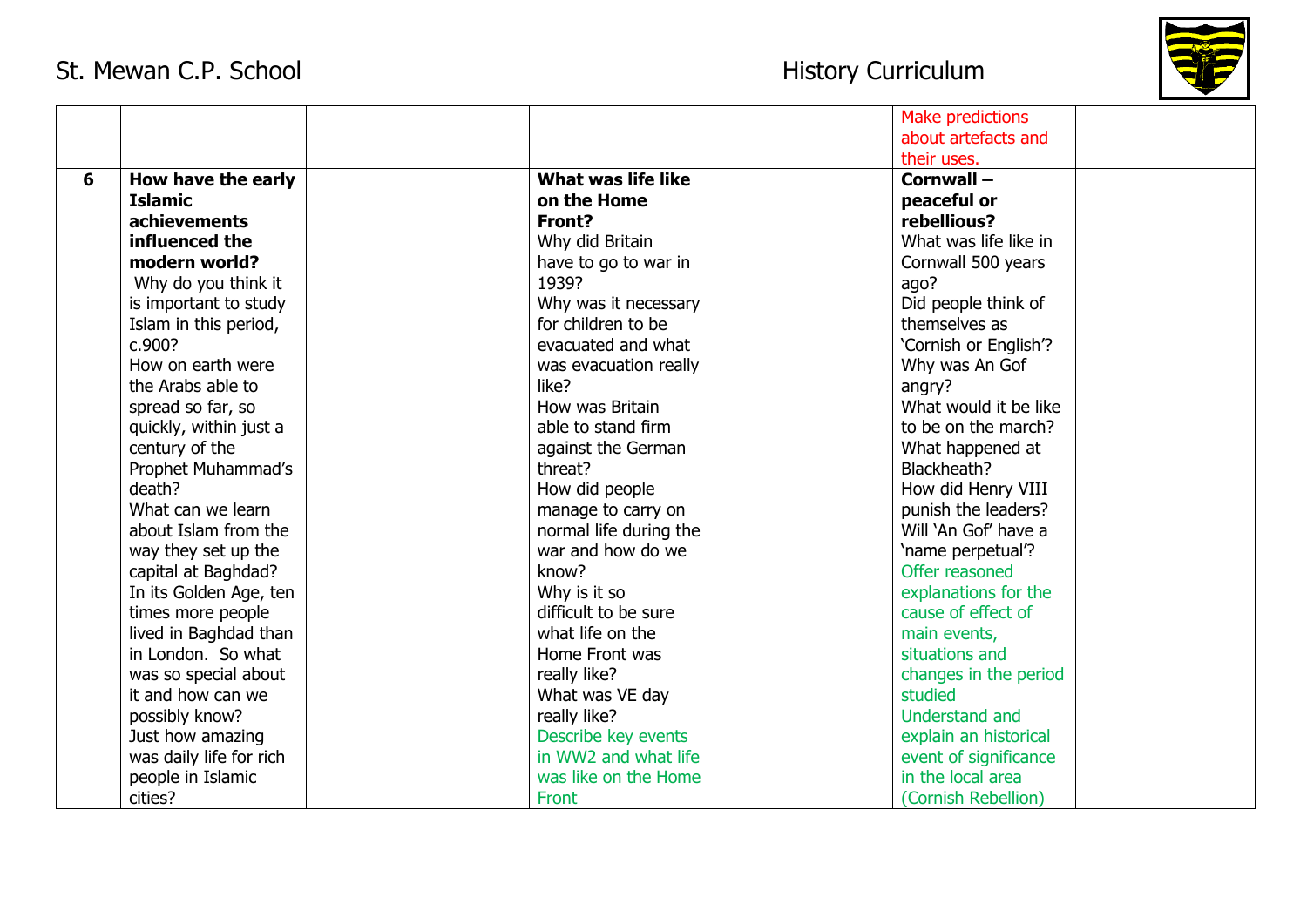

|                         | Which of the early      |                              | <b>Explain differing</b> |                          | <b>Understand historical</b> |                        |
|-------------------------|-------------------------|------------------------------|--------------------------|--------------------------|------------------------------|------------------------|
|                         | Islamic achievements    |                              | viewpoints of            |                          | <b>bias</b>                  |                        |
|                         | has most effect on      |                              | historical events or     |                          | Employ a wide range          |                        |
|                         | our lives today?        |                              | people and offer         |                          | of historical                |                        |
|                         | Describe aspects of     |                              | reasons for these        |                          | vocabulary when              |                        |
|                         | life in a non-European  |                              | different versions of    |                          | presenting                   |                        |
|                         | society that provides   |                              | events                   |                          | information about the        |                        |
|                         | contrast with British   |                              | Identify the difference  |                          | past                         |                        |
|                         | history- early Islamic  |                              | between fact and         |                          | To be able to                |                        |
|                         | civilisation            |                              | fiction and be able to   |                          | distinguish between          |                        |
|                         | To understand how       |                              | give reasons for the     |                          | different sources e.g.       |                        |
|                         | the achievements of     |                              | use of propaganda        |                          | different versions of        |                        |
|                         | early civilisations has |                              | Suggest and              |                          | the same story and           |                        |
|                         | impacted on our lives   |                              | investigate              |                          | recognise historical         |                        |
|                         | today                   |                              | hypotheses about the     |                          | <b>bias</b>                  |                        |
|                         | Recall/list key         |                              | past e.g. use of         |                          |                              |                        |
|                         | historical dates and    |                              | artefacts, ways of life  |                          |                              |                        |
|                         | facts                   |                              | and reasons for          |                          |                              |                        |
|                         | Compare and contrast    |                              | events                   |                          |                              |                        |
|                         | aspects of life in      |                              | Frame questions          |                          |                              |                        |
|                         | different periods and   |                              | carefully to access      |                          |                              |                        |
|                         | different cultures,     |                              | specific and accurate    |                          |                              |                        |
|                         | exploring similarities  |                              | information              |                          |                              |                        |
|                         | and differences         |                              | Memorise dates of        |                          |                              |                        |
|                         |                         |                              | key events               |                          |                              |                        |
| Year                    | <b>What is History?</b> | <b>The Norman Conquest</b>   | <b>Cornish History</b>   | <b>Religious Changes</b> | <b>Empire</b>                | <b>Jack the Ripper</b> |
| $\overline{\mathbf{z}}$ | Key skills of being a   | Investigate what life was    | and King vs. People      | Tudor monarchs,          | Assess the positive          | Exploring the dark     |
|                         | historian: chronology,  | like in the Middle Ages, the | vs. Church               | James I and the          | and negative impacts         | underbelly of London   |
|                         | using evidence,         | Battle of Hastings and how   | Our local history        | Gunpowder Plot and       | of the British Empire        | to discover Victorian  |
|                         | change and              | William was able to control  | before discovering       | the impact they had      | by studying slavery          | London and how         |
|                         | continuity, cause and   | England. Cause and           | who had the most         | on religion, culture     | and the industrial           | Jack escaped           |
|                         | consequence.            | consequence/interpretation   | power in Medieval        | and ordinary lives.      | revolution. Consider         | capture. Drawing       |
|                         | Investigate the         | skills are developed.        | England. Source          | We continue              | similarity and               | together the skills    |
|                         | mystery of the          |                              | analysis and             | analysing sources        | difference, change           | developed this year    |
|                         | Tollund Man.            |                              |                          | and the ability to       |                              | to aid investigation   |